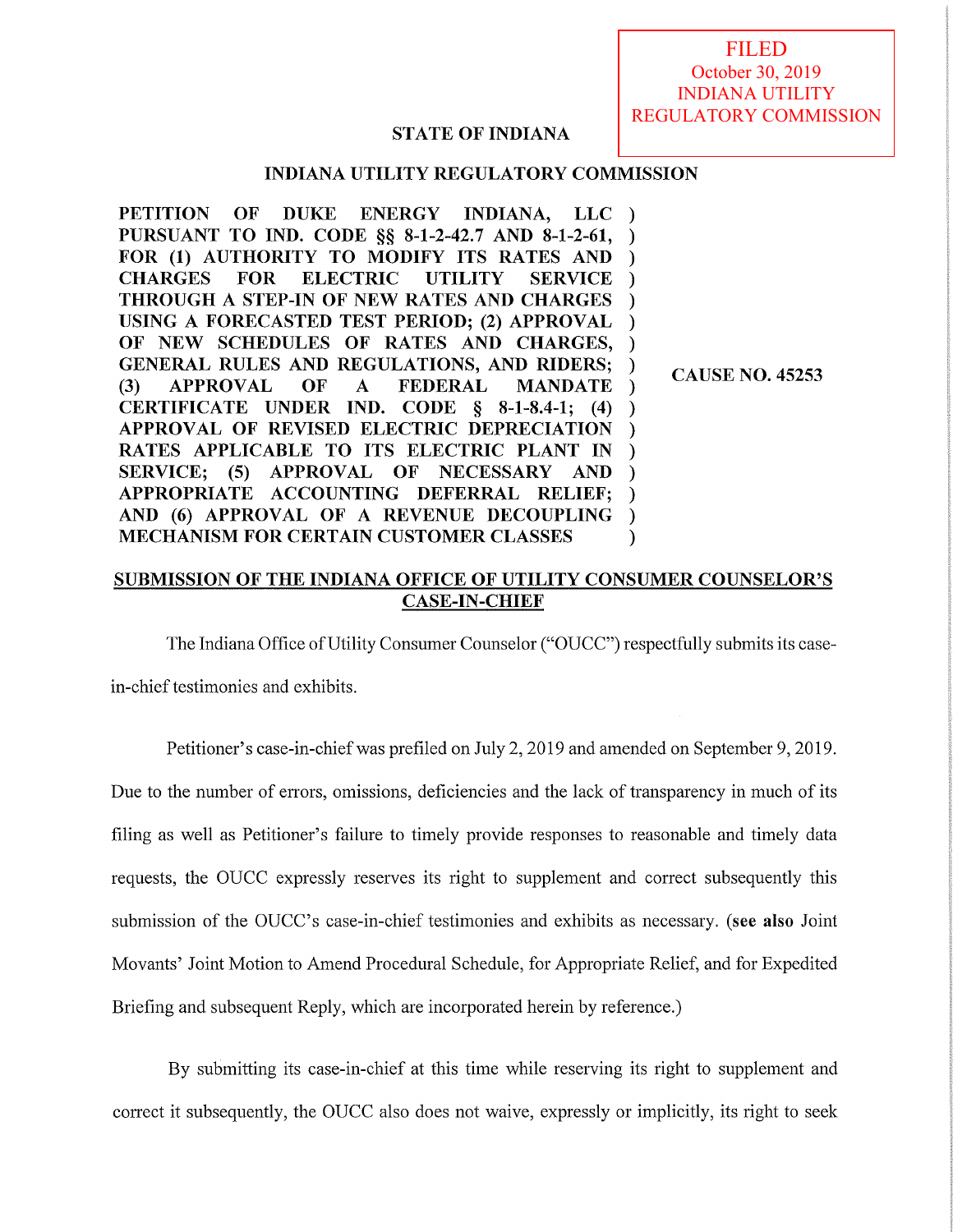administrative and judicial review on any grounds duly authorized by any applicable state or federal rule, statute, case, constitutional provision, or other legal authority of the docket entry denying the Joint Motion issued on October 28, 2019, in this Cause. The OUCC also expressly reserves the right to rely on its case-in-chief testimonies and exhibits in addition to the abovereferenced Joint Motion and Reply in seeking such administrative and judicial review.

Respectfully submitted, **C**<br>Consider the contract of the contract of the contract of the contract of the contract of the contract of the contract of the contract of the contract of the contract of the contract of the contract of the contract of t

Randall C. Helinen Attorney No. 8275-49 Chief Deputy Consumer Counselor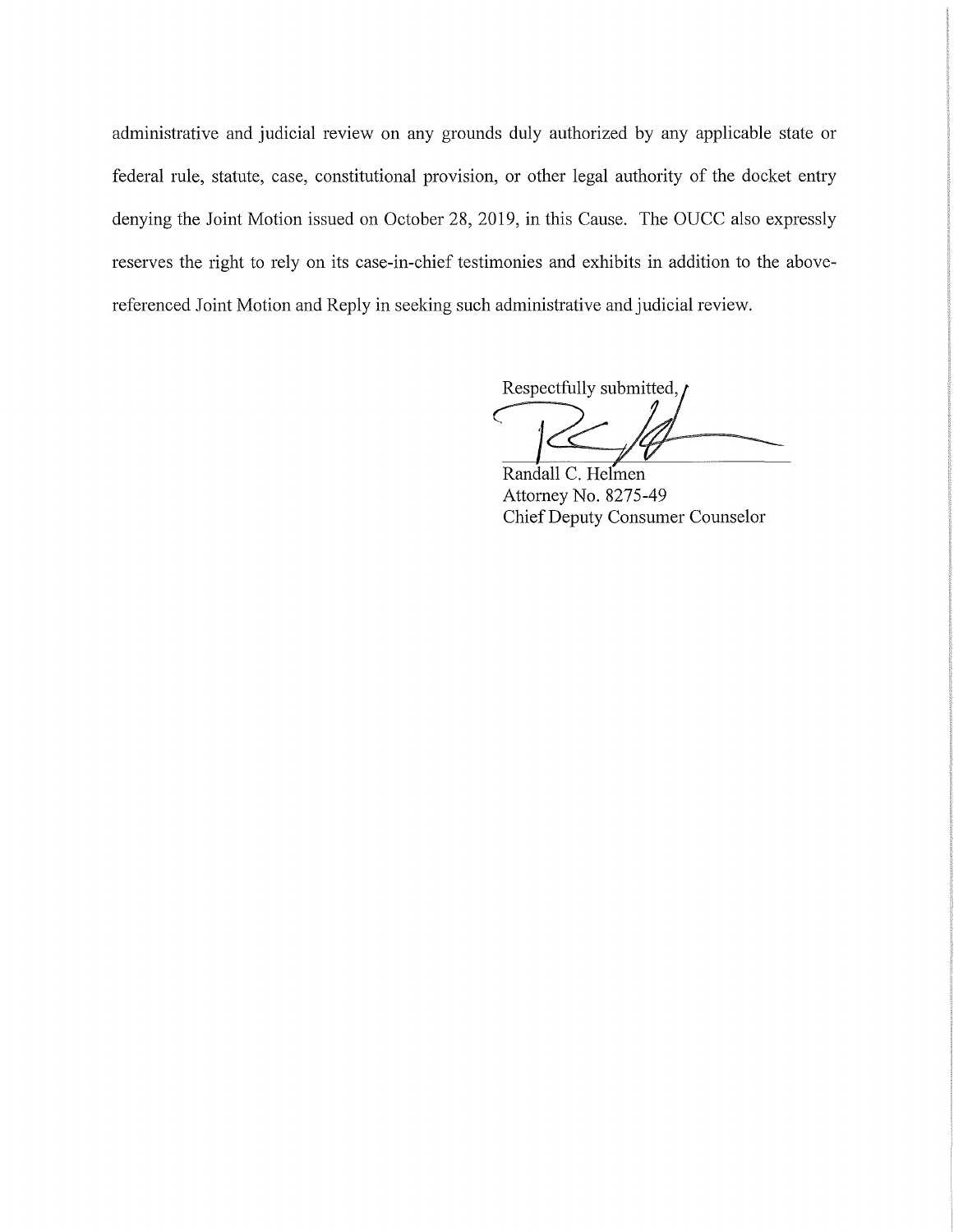### **CERTIFICATE OF SERVICE**

The undersigned hereby certifies that the foregoing was served by electronic mail this  $30<sup>th</sup>$  day of October to the following:

# **DEi**

Kelley A. Karn Melanie D. Price Elizabeth A. Herriman Andrew J. Wells Duke Energy Business Services, LLC kelley.kam@duke-energy.com melanie.price@duke-energy.com beth.herriman@duke-energy.com andrew.wells@duke-energy.com

Kay E. Pashos Mark R. Alson Ice Miller LLP kay.pashos@icemiller.com mark.alson@icemiller.com

### **Nucor**

Anne E. Becker Amanda Tyler Ellen Tennant Lewis & Kappes, P.C. abecker@Lewis-Kappes.com atyler@Lewis-Kappes.com atennant@Lewis-Kappes.com

Peter J. Mattheis Shaun C. Mohler Stone Mattheis Xenopoulos & Brew, PC pjm@smxblaw.com smohler@smxblaw.com

### **Sierra Club**

Kathryn A. Watson Cantrell Strenski & Mehringer, LLP kwatson@csmlawfirm.com Tony Mendoza tony.mendoza@sierraclub.org

### **Walmart**

Eric E. Kinder Barry A. Naum Spilman Thomas & Battle, PLLC ekinder@spilmanlaw.com bnaum@spilmanlaw.com

### **INDUSTRIAL GROUP**

Tabitha L. Balzer Aaron A. Schmoll Todd A Richardson Lewis & Kappes, P.C. TBalzer@Lewis-Kappes.com ASchmoll@LewisKappes.com trichardson@LewisKappes.com

#### **CAC, INCAA, EWG**

Jennifer A. Washburn Margo Tucker Citizens Action Coalition of Indiana, Inc. jwashbum@citact.org mtucker@citact.org

# **SDI**

Robert K. Johnson, Esq. rjohnson@utilitylaw.us

Damon E. Xenopoulos Stone Mattheis Xenopoulos & Brew, PC dex@smxblaw.com

### **Kroger**

Kurt J. Boehm, Esq. Jody Kyler Cohn Boehm, Kurtz & Lowry kboehm@bkllawfirm.com JKylerCohn@BKLlawfirm.com

Kevin Higgins Energy Strategies, LLC khiggins@energystrat.com

John P. Cook John Cook & Associates john.cookassociates@earthlink.net

#### **ICC**

Jeffery A. Earl Bose McKinney LLP jearl@boselaw.com

#### **ChargePoint**

David T. McGimpsey Bingham Greenebaum Doll LLP dmcgimpsey@bgdlegal.com